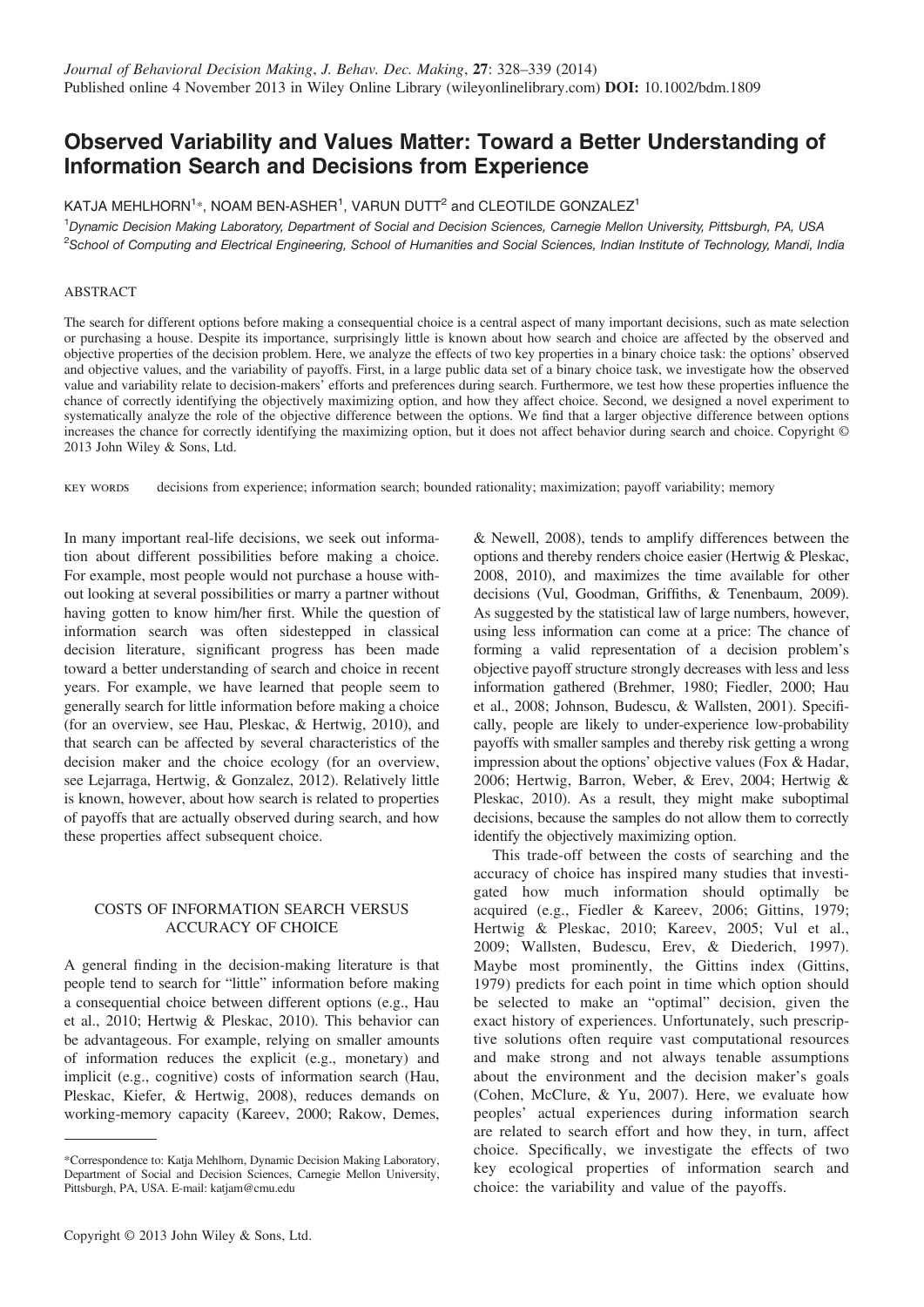# TWO KEY ECOLOGICAL PROPERTIES: VARIABILITY AND VALUE OF PAYOFFS

To understand how observed payoff variability and values might affect information search and choice, one first needs to consider the decision-maker's goals. A considerable amount of research has been devoted to how people make choices based on their experiences (e.g., Bogacz, Brown, Moehlis, Holmes, & Cohen, 2006; Busemeyer & Townsend, 1993; Erev & Barron, 2005; Gonzalez & Dutt, 2011; Hertwig, in press; Tsetsos, Chater, & Usher, 2012). Building on the classic ideas of prospect theory (Kahneman & Tversky, 1979), decision-maker's goals during choice are generally assumed to be related to the value and the variability of observed payoffs. When deciding between options, people tend to choose the one where they observed higher values (e.g., Busemeyer, 1985; Gonzalez & Dutt, 2012; Tsetsos et al., 2012). Variability in the observed payoffs can affect this value maximization in different ways. Some have concluded that overall it reduces peoples' reliance on their experiences, by moving choice toward a random choice (the "payoff variability effect": Busemeyer & Townsend, 1993; Erev & Barron, 2005; Myers & Sadler, 1960). Others have argued that variability moves preferences away from the risky option, resulting in risk aversion (e.g., shown in the "hot stove effect": Denrell & March, 2001). Recent evidence suggests that payoff variability can cause risk aversion as well as risk seeking behavior, depending on whether high or low outcomes are more salient in the choice environment (Tsetsos et al., 2012).

People's goals during information search are less well understood than during choice (Gonzalez & Dutt, under review). It has been argued that during information search, people explore the different options at random with the single purpose of gathering information (Erev, Ert, & Yechiam, 2008; also see Cohen et al., 2007). This idea of random search is contradicted by evidence from Hills and Hertwig (2010, 2012), who found that people consistently followed one of two distinct exploratory strategies during information search, and by evidence from Gonzalez and Dutt (2011, 2012), who found that the alternation between options during search decreased over time. But could search also be affected by the properties of the observed outcomes? Recent studies suggest this might be the case. Rakow and Newell (2010) proposed that even if people do not receive the observed outcomes' rewards during search, they might use the outcomes to test their hypotheses about the different options. Such hypotheses might concern the observed variability and value of the outcomes. Lejarraga et al. (2012) found that people tend to search more in options where they observed variable outcomes, relative to options with stable outcomes, suggesting a preference for risky options during information search. Gonzalez and Dutt (2011, 2012) showed that people tend to search more in options with higher observed values than in options where lower values were observed, suggesting a confirmatory search for the maximizing option.

While there is thus some evidence for the possible effects of observed variability and value, open questions remain about whether and how these two factors jointly influence search and choice. On the basis of the literature described earlier, we will focus on the following four questions. First, is the total amount of information search related to the variability and value of the observed outcomes? Second, are peoples' preferences during information search related to the observed variability and value? Third, does the observed variability and value affect the chance of correctly identifying the objectively maximizing option? Fourth, how do variability and value, as observed during search, affect final choice? In a first step toward answering these questions, we reanalyze a large public dataset of a binary choice task. Subsequently, we present a novel experiment designed to test the possible role of the objective difference between the options.

# REANALYSIS OF THE TECHNION PREDICTION TOURNAMENT DATASET

We reanalyzed a dataset from the Technion Prediction Tournament (TPT, Erev et al., 2010), which is especially suited for this purpose because it is a large and representative dataset, using the sampling paradigm (Hertwig et al., 2004). In this paradigm, search and choice are separated into two distinct phases. In an initial sampling phase, participants are free to explore the different options without explicit costs or consequences for as long as they want. Only after they feel satisfied with the obtained information, they proceed to the decision phase where they make a consequential choice between the options (Figure 1).

The set of problems used in the TPT was large and representative of a broad diversity of decision situations. Each of 80 participants solved 30 out of 120 choice problems. All problems consisted of a safe option yielding a fixed medium outcome on every draw, and a risky option yielding a high outcome with some probability  $p$ , and a low outcome with the complementary probability  $1-p$ , as shown in Figure 1. The problems were generated with a problem selection algorithm, which ensured that for each participant equal



Figure 1. The sampling paradigm as used in the TPT dataset (Erev et al., 2010). During the sampling phase, participants obtained information about two options through a self-structured and selfterminated search without explicit costs. In the decision phase, they selected the option from which a single draw would be made for determining the problems' payoff. In each problem, one option was "safe" with a medium payoff and a probability of 1 (8 in the example), while the other option was "risky" with a high payoff with probability  $p$  and a low payoff with probability  $1-p$ , (17.1 with  $p = 0.1$  and 6.9 with  $p = 0$ in the example)

DOI: 10.1002/bdm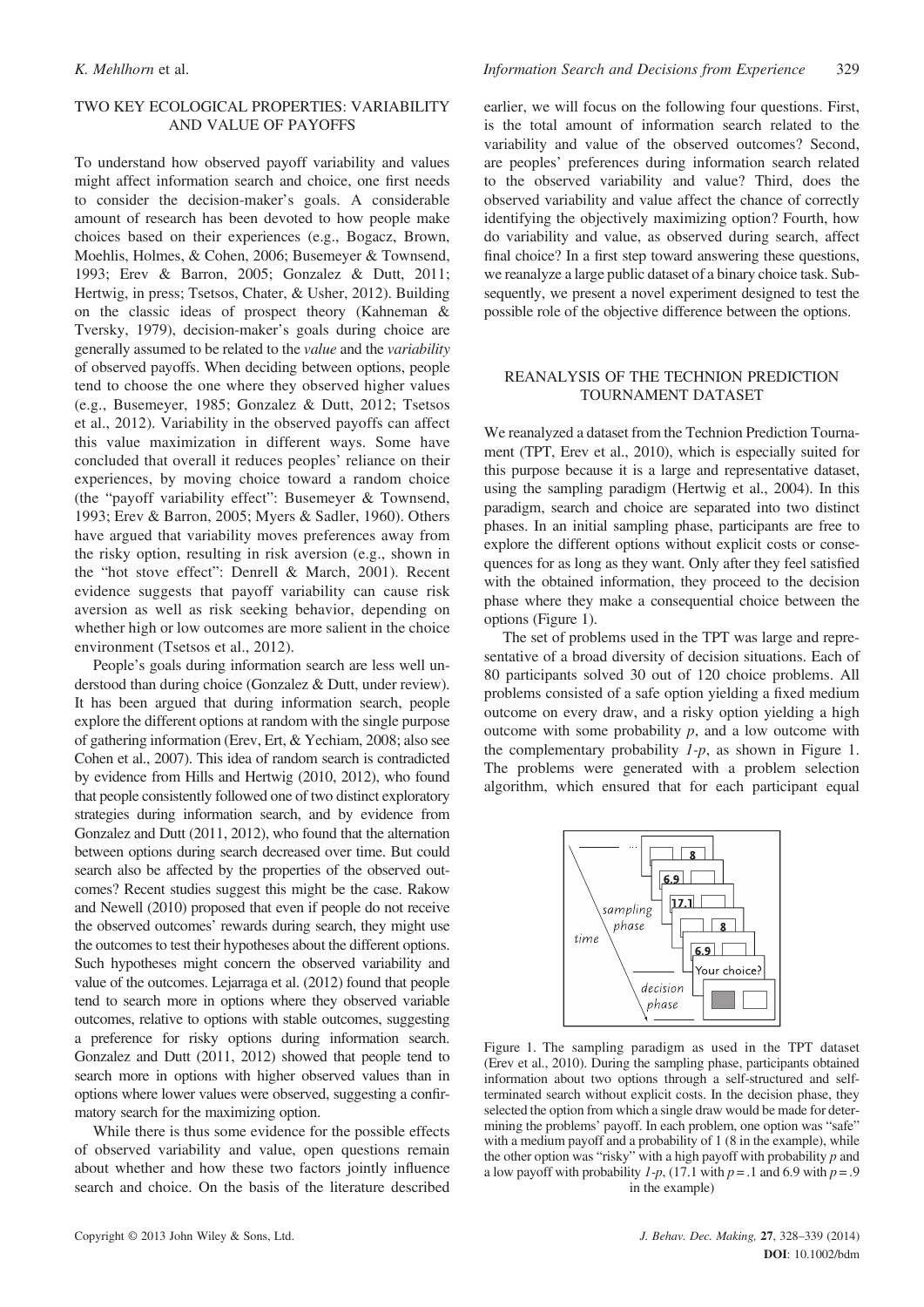proportions of problems were from one of three payoff domains (positive, negative, and mixed outcomes) and from one of three probability ranges (high, medium, and low probability of the high risky outcome).<sup>1</sup> Most importantly, peoples' experiences from information search will not always correctly reflect the objective underlying values of the problem, as discussed in the introduction. To illustrate this, consider the example shown in Figure 1. The objective underlying value of the risky option is lower than the value of the safe option (7.92 vs. 8). However, on the basis of the actually observed outcomes, the value of the risky option appears higher than the value of the safe option (10.3 vs. 8). Thus, the observed information points the participant away from the objectively maximizing option.

#### Dependent measures and data classification

We use four dependent measures to answer the four questions outlined earlier: (1) the total number of samples taken from both options, as a measure of the amount of information searched for; (2) the proportion of samples from the risky option, as indication of participants' preferences during search; (3) the proportion of cases where the observed information correctly indicates the objectively maximizing option, as indication of the validity of the observed information; and (4) the proportion of final choices from the risky option, as indication of participants' preferences during choice.

To systematically evaluate the combined effects of the observed variability and value on these dependent measures, we classified the data based on participants' experiences in the sampling phase. In each decision problem, participants either experienced variability or not, by observing two or only one of the outcomes in the risky option (one or two risky outcomes). The observed value of the risky option (i.e., the average observed outcome) was either lower or higher than the safe option's value (lower or higher). As shown in Table 1, the data was distributed approximately equally across the resulting four categories.

#### **Results**

# Is the total amount of search related to observed variability and value?

To investigate the total amount of search, we used the number of samples taken from both options by each participant in each problem. As expected, participants took relatively few samples (average median = 12.0,  $SD = 6.6$ ). Figure 2 shows a positive relationship between sample size and observed variability. The average median sample size was higher in cases where both risky outcomes were observed than when only one outcome was observed (Wilcoxon signed ranks test:  $z = -3.37$ ,  $p < .001$ ). Unlike variability, the observed values were not related to sample size  $(z = -.36, p = .719)$ .

The positive relationship between sample size and the number of observed outcomes in the risky option agrees with the results from Lejarraga et al. (2012). However, as discussed in their paper, the causality behind such a relationship is unclear. On the one hand, it is a statistical fact that large samples result in a higher probability of observing the two outcomes in the risky option. Thus, it might simply be the case that participants who sampled more were more likely to have observed both outcomes. But it is also possible that observing both outcomes prompts participants to increase their search effort and take more samples.

To disentangle these possibilities, we examined the sample size in all cases where at least  $k$  samples were taken, as a function of whether or not participants observed both risky outcomes within the first  $k$  samples (for this analysis, we collapsed across participants and observed values). As shown in Table 2 for four different values of  $k$ , sample size tended to be smaller after observing both risky outcomes than after observing only one of the outcomes. A complete analysis of all possible values of  $k$  shows that sample size was significantly smaller (as indicated by  $p < .05$  in Mann–Whitney U-tests) after observing both risky outcomes for  $k = 5$  to  $k = 14$ , as well as for  $k = 28$ ,  $k = 30$ , and  $k = 31$ . Most importantly, there is no value of  $k$  for which the sample size was *larger* after observing both risky outcomes. Table 2 furthermore shows the relationship between samples sizes and the chance to observe payoff variability. Out of all 1907 cases in which at least 4 samples were taken, only 19% observed both risky outcomes within the first 4 samples. This proportion increased at a diminishing rate to .33, .43, and .48 within the first 8, 12, and 16 samples, respectively.

These results suggest that the positive relationship between sample size and observed outcome variability as shown in Figure 2 is due to the increased chance of observing both risky outcomes with larger samples sizes, rather than due to an increased search effort after observing both risky outcomes. Instead, observing both risky outcomes tended to even have a negative effect on sample size: Participants were inclined to sample less after observing both risky outcomes within the first  $k$  samples than after observing only one of the outcomes. As we will discuss later, this behavior might be in anticipation of payoff variability. Participants may have learned over the course of the experiment that one of the options had two outcomes while the other had only one, and therefore started to search for these outcomes through repeated problems that shared the same structure (see also Lejarraga et al., 2012).

# Are preferences during search related to observed variability and value?

To test preferences during search, we calculated the proportion of samples from the risky option (pRisky) for each participant and problem. Overall, pRisky was above chance (*mean pRisky* = .55  $SD = .08$ ,  $t(70) = 6.01$ ,  $p < .001$ ), indicating a general preference for the risky option during sampling. Figure 3 shows the average  $pRisk$  in each of the four categories. As confirmed by a repeated-measures ANOVA using the factors of observed variability and value, participants sampled the risky option more often when both risky outcomes were

<sup>&</sup>lt;sup>1</sup>The data and a detailed description of the methods can be found at [http://tx.](http://tx.technion.ac.il/~erev/Comp/Comp.html) [technion.ac.il/~erev/Comp/Comp.html](http://tx.technion.ac.il/~erev/Comp/Comp.html).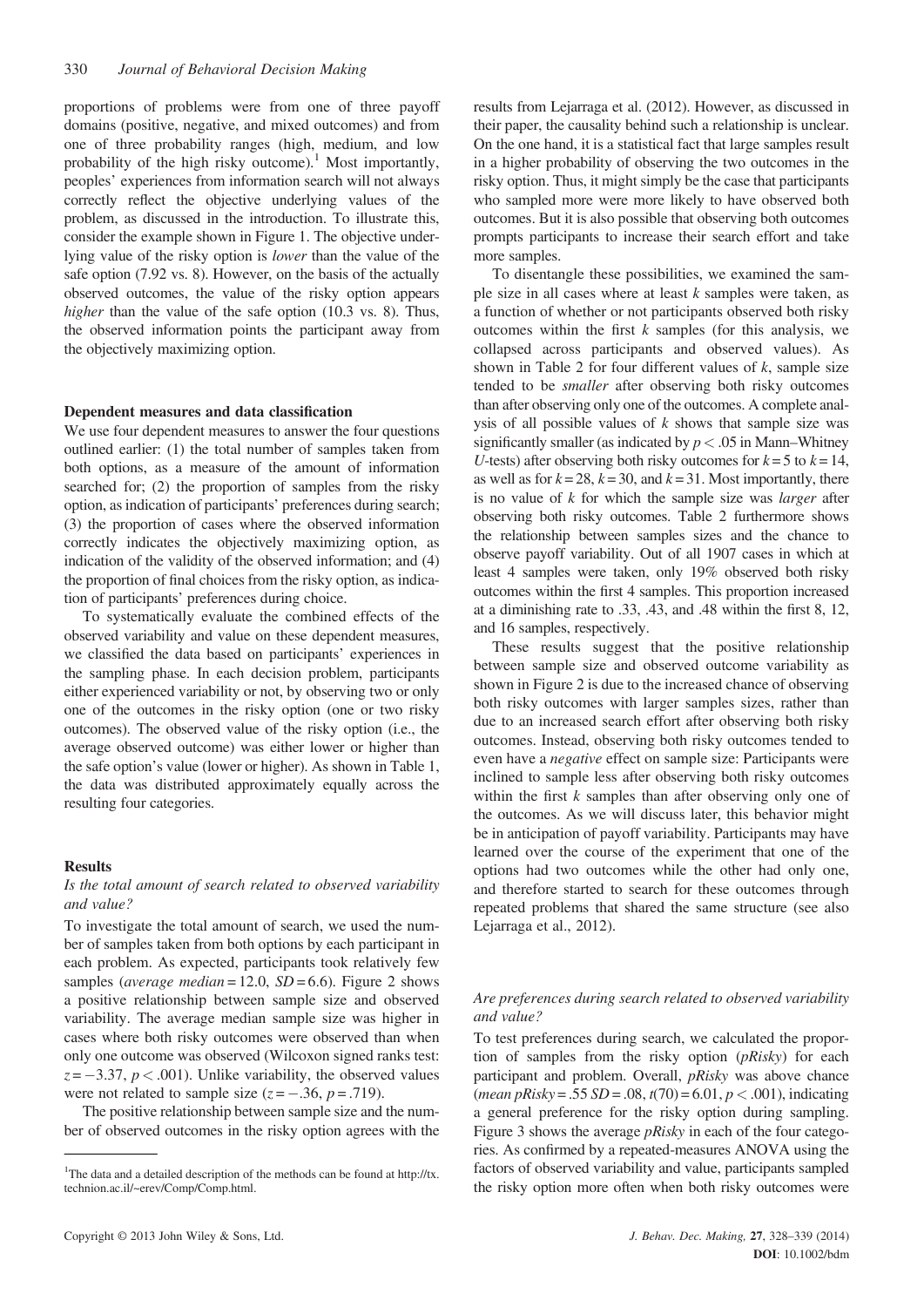|                                                                                                         |  |  |  |  | Table 1. The four categories formed by observed variability and value, together with the number (proportion) of the 2102 total participant and |
|---------------------------------------------------------------------------------------------------------|--|--|--|--|------------------------------------------------------------------------------------------------------------------------------------------------|
| problem combinations (cases) used in our analysis. Each cell has data from all 71 analyzed participants |  |  |  |  |                                                                                                                                                |

|                                                       |                          | Observed value of the risky compared with the safe option                                                                                                                                                                                                                |                                                                                                                                                                                                                                                                                            |  |
|-------------------------------------------------------|--------------------------|--------------------------------------------------------------------------------------------------------------------------------------------------------------------------------------------------------------------------------------------------------------------------|--------------------------------------------------------------------------------------------------------------------------------------------------------------------------------------------------------------------------------------------------------------------------------------------|--|
|                                                       |                          | Lower $(.51)$                                                                                                                                                                                                                                                            | Higher $(.49)$                                                                                                                                                                                                                                                                             |  |
| Number of observed<br>outcomes in the risky<br>option | One (.55)<br>Two $(.45)$ | Only <i>one outcome</i> of the risky option was<br>observed. The observed value of the risky<br>option was <i>lower</i> than the observed value<br>of the safe option.<br>581 cases (.28)<br>The two outcomes of the risky option<br>were observed. The observed average | Only <i>one outcomes</i> of the risky option was<br>observed. The observed value of the risky<br>option was <i>higher</i> than the observed value<br>of the safe option.<br>568 cases (.27)<br>The <i>two outcomes</i> of the risky option were<br>observed. The observed average value of |  |
|                                                       |                          | value of the risky option was <i>lower</i> than<br>the observed value of the safe option.<br>498 cases (.24)                                                                                                                                                             | the risky option was <i>higher</i> than the<br>observed value of the safe option.<br>455 cases (.22)                                                                                                                                                                                       |  |

Note: Note that in 31 cases, which are not shown in the table and will not be used in our analyses, participants observed the same values in the risky and the safe option. Note also that 8 of the 80 Technion Prediction Tournament (TPT) participants did not contribute cases to all four categories and are therefore excluded from the table and our analyses. Of those 8 participants, 5 did not observe the second risky outcome in any of the problems and 2 did not observe it in either problems with higher or lower risky values; 1 participant did not observe lower risky values in problems with one risky outcome. The data of 1 additional participant is missing from the TPT dataset, leaving us with data of 71 participants for all analyses.



Figure 2. Average  $(\pm 1 \, \text{SE})$  median sample size, separately for observed variability (one versus two risky outcomes) and value (lower versus higher values in the risky compared with the safe option)

Table 2. Number (proportion) of cases and median sample size in cases where at least  $k$  samples were taken, as a function of whether one or both risky outcomes were observed during the initial  $k$ samples. Also shown are the results of Mann–Whitney U-tests comparing the sample size between cases with one and two outcomes at each k

| k              | <b>Outcomes</b><br>observed in the<br>risky option | Number<br>of cases<br>(proportion) | size | Median Sample Mann-Whitney<br>$U$ -tests |
|----------------|----------------------------------------------------|------------------------------------|------|------------------------------------------|
| $\overline{4}$ | One                                                | 1542 (.81)                         | 12   | $p = .068$                               |
|                | Two                                                | 365(.19)                           | 11   |                                          |
| 8              | One                                                | 953 (.67)                          | 16   | p < .001                                 |
|                | Two                                                | 474 (.33)                          | 14   |                                          |
| 12             | <b>One</b>                                         | 569 (.57)                          | 20   | $p = .001$                               |
|                | Two                                                | 431 (.43)                          | 18   |                                          |
| 16             | One                                                | 367(.52)                           | 22   | $p = .359$                               |
|                | Two                                                | 339 (.48)                          | 22   |                                          |

observed than when only one was observed,  $F(1,70) = 14.47$ ,  $p < .001$ . Participants also sampled the risky option more often when observing higher risky values than when observing



Figure 3. Mean  $(\pm 1 S E)$  proportion of samples from the risky option, separately for observed variability (one versus two risky outcomes) and value (lower versus higher values in the risky compared with the safe option). The dashed line indicates chance level

lower risky values,  $F(1,70) = 42.19$ ,  $p < .001$ . There was no interaction between the two factors,  $F(1,70) = 2.14$ ,  $p = .148$ . Additional  $t$ -tests against chance level  $(.5)$  further verify that pRisky did not differ from chance in the "lower risky value and one-observed-risky-outcome" category (leftmost bar in Figure 3;  $t(70) = 1.00$ ,  $p = .319$ ). *pRisky* was above chance in the remaining three categories (all  $p$ -values  $\lt$  .001).

These results suggest that participants' preferences during search are related to the value of observed outcomes. They sampled more from the risky option when higher values where observed in this option. Search also was related to the variability of observed outcomes. Participants sampled more from the risky option, when they observed both risky outcomes than when observing only one risky outcome. Interestingly, even in cases where only one of the risky outcomes was observed, we find no preference for the safe option (dark gray bars in Figure 3). In the "higher risky value" category, we find a preference for the risky option, which is well explained by confirmatory search for the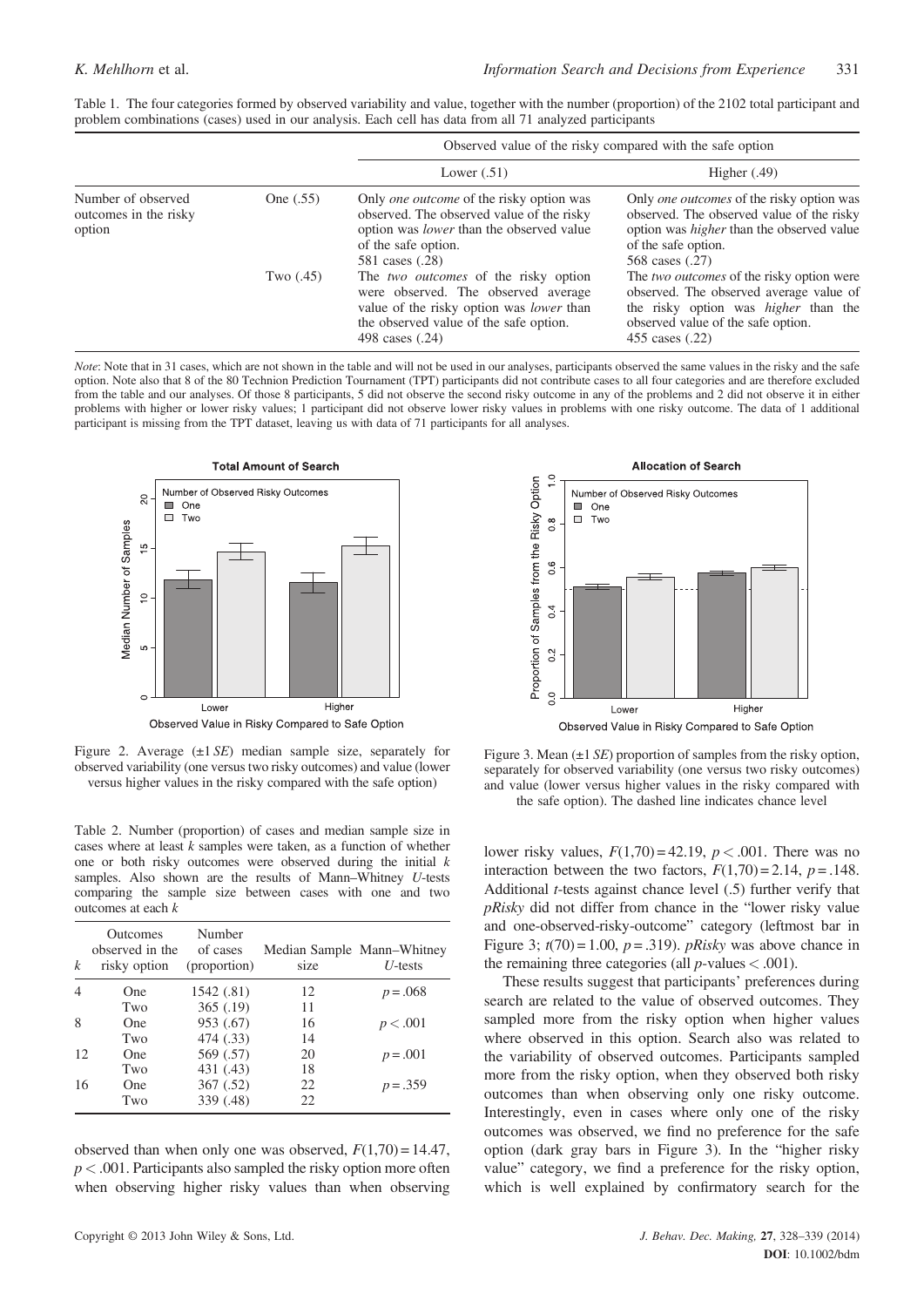maximizing option. However, in the "lower risky value" category, confirmatory search would predict a preference for the safe option. The lack of such a preference might be another result of participants anticipating variability. Because people received many problems with the same structure in the TPT, they might have learned this structure over the course of the experiment, allowing them to "eyeball" the risky option from the observed outcomes (Lejarraga et al., 2012).

To test whether or not preferences during search indeed changed over the course of the TPT experiment, we compared pRisky between the first and the last two of the 30 problems for cases where those problems were in the "lower risky value and one-observed-risky-outcome" category (for this analysis, we collapsed across participants).  $pRisky$  increased significantly from .43 ( $SD = .12$ ) in the first two, to .53 ( $SD = .13$ ) in the last two problems,  $t(67) = -3.42$ ,  $p = .001$ . This suggests that participants did indeed learn over the course of the experiment to expect more than one outcome in the risky option, which in turn triggered additional search in this option.

# How do variability and value affect the chance of identifying the objectively maximizing option?

To assess the chance of correctly identifying the objectively maximizing option, we coded each participant and problem on whether or not the observed values pointed in the same direction as the objective values. Overall, the correspondence between observed and objective values was above chance level (mean proportion = .58,  $SD = .11$ ,  $t(70) = 6.03$ ,  $p < .001$ ). As shown in Figure 4, correspondence was greater if both risky outcomes were observed than if only one of the outcomes was observed,  $F(1,70) = 52.23$ ,  $p < .001$ . There was no main effect of the observed value,  $F(1,70) < 1$ , and no interaction,  $F(1,70)$  < 1. T-tests against chance level further illustrate the relevance of observed variability. The correspondence between observed and objective values was significantly



Figure 4. Mean  $(\pm 1 \, \text{SE})$  proportion of cases in which the observed values point in the same direction as the objective values, separately for observed variability (one versus two risky outcomes) and value (lower versus higher values in the risky compared with the safe option). The dashed line indicates chance level

above chance when both risky outcomes were observed (both  $p$ -values  $< .001$ ) but did not differ from chance otherwise (both  $p$ -values  $> .2$ ).

# How do the variability and value, as observed during search, affect choice?

To assess preferences in the final choice, we coded each participant and problem on whether the risky or the safe option was selected in the final choice. Overall, we find a lower proportion of risky final choices than safe choices (*mean pRisky* = .46,  $SD = .12$ , *t*-test against chance level:  $t(70) = -2.42$ ,  $p = .018$ ). Figure 5 shows that choices strongly depended on the values that were observed during sampling. Participants were less likely to choose the risky option after observing lower risky values than after observing higher risky values,  $F(1,70) = 938.10$ ,  $p < .001$ . Observed outcome variability did not have a main effect on the final choice,  $F(1,70) < 1$ . Instead, we find an interaction between the two factors,  $F(1,70) = 40.16$ ,  $p < .001$ : When both risky outcomes were observed during sampling, participants relied less on the observed values than when only one of the risky outcomes was observed.

#### **Discussion**

Our results support the idea that during information search, people test hypotheses about the options' payoffs (Rakow & Newell, 2010). Search was related to payoff variability. By controlling for observed variability in the initial samples, we were able to show that anticipated, rather than observed, variability seemed to drive the amount of information search. This idea of searching for anticipated variability was further supported by participants' preferences during search, as participants learned to search more in the risky option over the course of the experiment. Search was also related to the observed values, as participants sampled more from the option with higher observed values than from the option with **Validity of Experience** lower values. Such a preference for options with higher



Figure 5. Mean  $(\pm 1 S E)$  proportion of final choices for the risky option, separately for observed variability (one versus two risky outcomes) and value (lower versus higher values in the risky compared with the safe option). The dashed line indicates chance level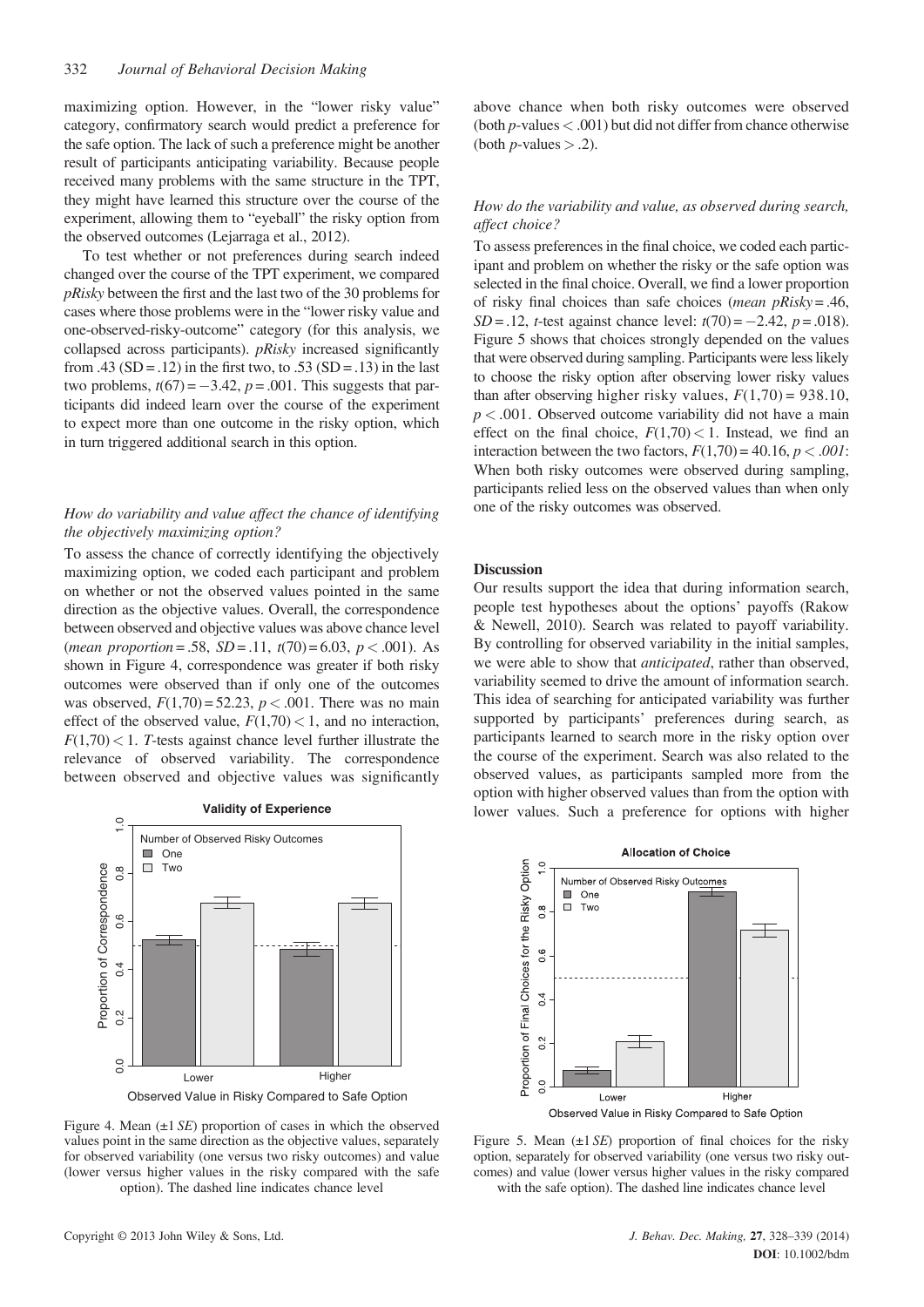values is strikingly similar to behavior in repeated choice paradigms where every decision is consequential (Gonzalez & Dutt, 2011). Given that participants did not receive actual rewards during search, their preferences for the option with higher values might be an instance of the confirmation bias, where people search for information that confirms their current hypothesis while disregarding other evidence (Nickerson, 1998; Wason, 1960).

The results further shed light on how observed problem properties influence the chance of correctly identifying the objectively maximizing option, and how they affect choice. In more than half of all cases, participants stopped sampling before they observed both risky outcomes, thereby reducing the correspondence between observed and objective maximization to chance level. In cases where both risky outcomes were observed, the chance to identify the maximizing option increased to 68%, which is still far from perfect. Despite the overall low validity of their experiences, participants strongly relied on these experiences for their consequential choice. Reliance on experience was stronger in cases where only one risky outcome was observed than in cases with both risky outcomes, but it was not affected by the observed values. Thus, in the TPT dataset, observed variability generally moved choice preferences toward random choice, rather than moving them away from the risky option. As we will show in the experiment in the succeeding text, this move toward random choice might be related to increased difficulty when trying to assess an option's value from variable outcomes (cf. Tsetsos et al., 2012).

#### EXPERIMENT: EFFECTS OF THE OBJECTIVE DIFFERENCE BETWEEN VALUES

In the analyses of the TPT experiment, we investigated the effects of observed properties of the problem. One open question is how those observed properties are related to the objective payoff structure. As described earlier, the algorithm used to generate the TPT problems ensured that different underlying properties, such as the payoff domain and the probability of the high risky payoffs, were equally distributed across the decision problems. However, the differences between the options' objective expected values (EV differences) were relatively small in all problems (absolute EV differences ranged from .004 to 4.52, median = .24). Such small EV differences are typical for the investigation of risky choice, because they make it possible to show the effects of decision biases. However, they might have affected our results in several ways.

On the one hand, the possible gain from correctly selecting the objectively maximizing option is relatively low in problems with small EV differences. Participants may realize this and consequently invest less effort in search and choice. On the other hand, small EV differences make it more difficult to correctly identify an objectively maximizing option from sampled information. Participants might realize this and consequently invest more effort in information search. To systematically test these possible effects, we designed an experiment where the objective EV difference between the options was manipulated.

# Methods

#### Participants

A total of 320 participants were recruited on Amazon Mechanical Turk. Out of those, 26 participants were excluded from the analysis because they took less than two samples in at least one of the problems. The remaining 294 participants had a mean age of 27.1 years (SD = 8.4, range = [18; 66]), and  $25\%$ of them were women. Access for participation was restricted to US IP addresses.

#### Material and procedure

We generated 16 different decision problems in which the EV difference was manipulated, and other relevant problem characteristics (the domain: gain vs. loss; the objectively maximizing option: safe vs. risky; and the frequency of the high risky outcome: rare vs. frequent) were counterbalanced. To manipulate the EV difference between the options, we adjusted the value of the safe option as far as possible without creating deterministically dominant options (i.e. the two risky outcomes always bracketed the safe outcome [Table 3]). As in the TPT dataset, each problem consisted of a safe option yielding a fixed medium outcome on every draw, and a risky option yielding a high outcome with some probability  $p$ , and a low outcome with the complementary probability 1-p. To prevent learning across the experiment, each participant solved only two of the problems. The two problems were assigned in a pseudorandom, balanced manner, ensuring that both problems had the same EV difference (small or large) but also that they were from different domains (gain and loss). Within those constraints, all problems were paired together equally often. The order of presentation of the two problems, as well as the placement of the options on the screen (right or left), was counterbalanced across participants.

Participants were instructed that they would be playing two games; in each of which they could explore the possible outcomes of the two options before making a final choice between the options. The gains/losses obtained in this final choice would be added to/subtracted from their base payment of 10 cents. Every 10 dollars of "game money" would be worth 1 US cent, resulting in an additional gain of up to 25 cents. To control participants' expectations of the problems' payoff structure, they were informed that: "One of the alternatives is associated to a sure outcome. The other alternative is associated to two different possible outcomes, each of which occurs with a certain probability."

#### Dependent measures and data classification

We used the same dependent measures as in our analyses of the TPT dataset, along with one additional measure: the difference between observed values, which will be explained in the succeeding text. We collapsed across participants in all analyses, because each participant solved only two problems.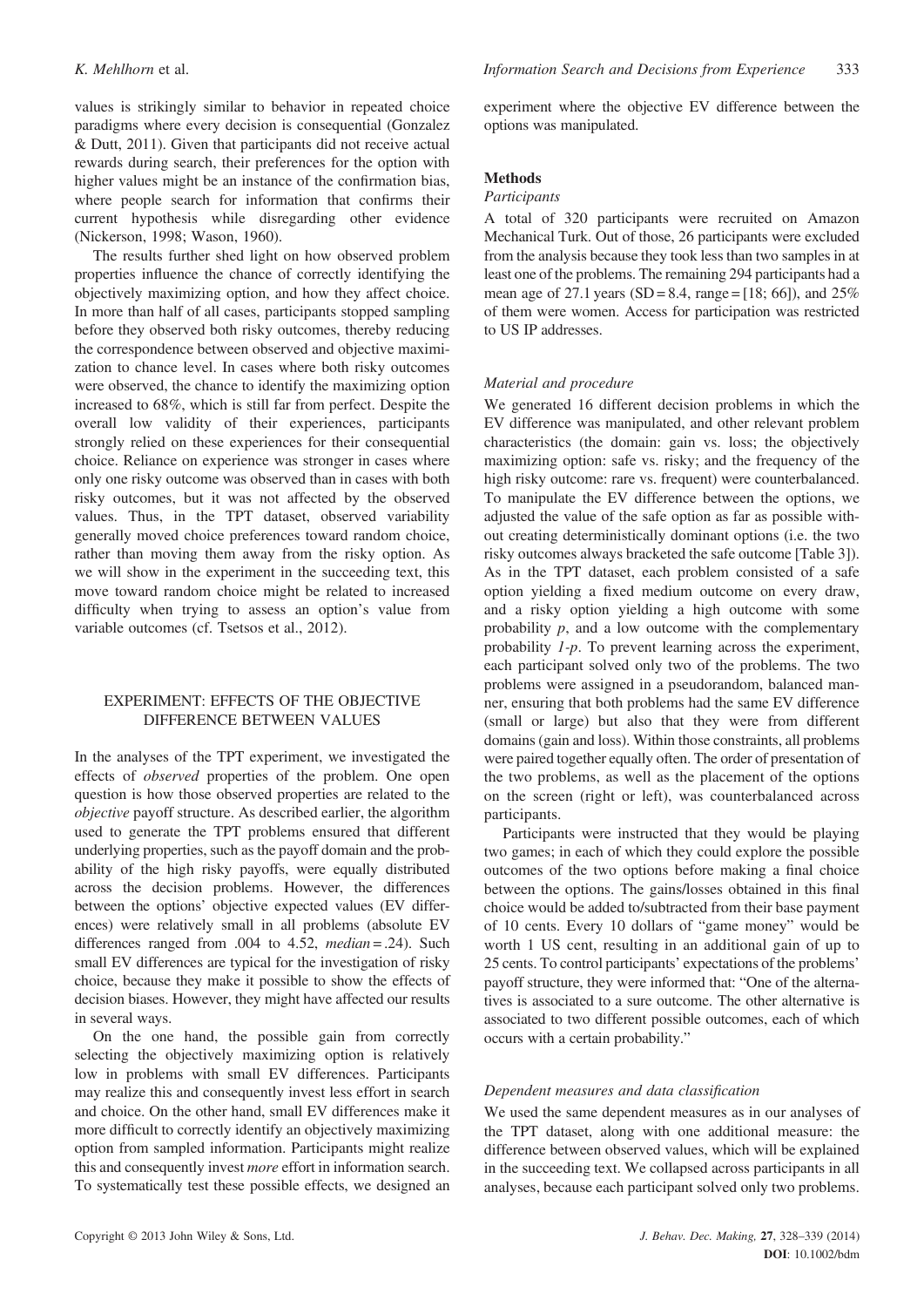| Table 3. Manipulated factors and the 16 different decision problems as used in the experiment. In each problem, one option was "safe" with a    |
|-------------------------------------------------------------------------------------------------------------------------------------------------|
| medium payoff and a probability of 1. The other option was "risky," with a high payoff and with probability, $p$ , which is shown in the table. |
| The second risky payoff was 0 in all problems and occurred with the complementary probability, $1-p$                                            |

| Problem characteristics | Decision problems |                                  |                              |             |              |          |                          |
|-------------------------|-------------------|----------------------------------|------------------------------|-------------|--------------|----------|--------------------------|
| Size of EV difference   | Domain            | Objectively<br>maximizing option | Frequency of high<br>outcome | Safe option | Risky option | EV risky | EV difference<br>$(R-S)$ |
| Small                   | Gain              | Safe                             | Rare                         | \$24.5(1)   | \$120(.2)    | 24       | $-.5$                    |
|                         |                   |                                  | Frequent                     | \$24.5(1)   | \$30(.8)     | 24       | $-.5$                    |
|                         |                   | Risky                            | Rare                         | \$23.5(1)   | \$120(.2)    | 24       | .5                       |
|                         |                   |                                  | Frequent                     | \$23.5(1)   | \$30(.8)     | 24       | .5                       |
|                         | Loss              | Safe                             | Rare                         | $$-23.5(1)$ | $$ -120(.2)$ | $-24$    | $-.5$                    |
|                         |                   |                                  | Frequent                     | $$-23.5(1)$ | $$-30(.8)$   | $-24$    | $-.5$                    |
|                         |                   | Risky                            | Rare                         | $$-24.5(1)$ | $$ -120(.2)$ | $-24$    | .5                       |
|                         |                   |                                  | Frequent                     | $$-24.5(1)$ | $$-30(.8)$   | $-24$    | .5                       |
| Large                   | Gain              | Safe                             | Rare                         | \$29.5(1)   | \$120(.2)    | 24       | $-5.5$                   |
|                         |                   |                                  | Frequent                     | \$29.5(1)   | \$30(.8)     | 24       | $-5.5$                   |
|                         |                   | Risky                            | Rare                         | \$18.5(1)   | \$120(.2)    | 24       | 5.5                      |
|                         |                   |                                  | Frequent                     | \$18.5(1)   | \$30(.8)     | 24       | 5.5                      |
|                         | Loss              | Safe                             | Rare                         | $$-18.5(1)$ | $$ -120(.2)$ | $-24$    | $-5.5$                   |
|                         |                   |                                  | Frequent                     | $$-18.5(1)$ | $$-30(.8)$   | $-24$    | $-5.5$                   |
|                         |                   | Risky                            | Rare                         | $$-29.5(1)$ | $$ -120(.2)$ | $-24$    | 5.5                      |
|                         |                   |                                  | Frequent                     | $$-29.5(1)$ | $$-30(.8)$   | $-24$    | 5.5                      |

As shown in Table 4, we classified the data based on the observed variability and values separately for problems with small and large objective EV differences.

#### **Results**

# Does the EV difference affect the total amount of search?

As shown in Figure 6, sample size did not differ between problems with small (*median* = 4.0, *quartiles* =  $[2, 8]$ ) or large  $(median = 4.0, quartiles = [2, 8.75])$  EV differences (Mann–Whitney U-Test:  $z = -.35$ ,  $p = .724$ ). As in the TPT, sample size was greater when both risky outcomes were observed than when only one outcome was observed (small EV difference:  $z = -12.97$ ,  $p < .001$ ; large EV difference:  $z = -12.93$ ,  $p < .001$ ); and sample sizes did not differ as a function of the options' observed values (both  $p > .6$ ).

# Does the EV difference affect preferences during search?

Figure 7 shows participants' preferences during search, indicated by the average proportion of samples from the risky option (pRisky). Preferences during search were not affected by the EV difference, as confirmed by an ANOVA with the factors of EV difference, observed variability, and observed value, which showed no significant main effect or interactions involving EV difference (all  $p > .14$ ). As in the TPT, participants sampled more often from the risky option when both risky outcomes were observed than when only one outcome was observed,  $F(1580) = 71.58$ ,  $p < .001$ ; and when observing higher risky values than when observing lower risky values,  $F(1580) = 34.49$ ,  $p < .001$ . As expected, because of the absence of learning opportunities over the course of the experiment, we find a significant interaction between observed variability and value,  $F(1580) = 34.76$ ,  $p < .001$ . If no variability was observed in the risky option, sampling preferences were affected by observed values only. This conclusion is supported by t-tests against chance level in each category, which show that pRisky was below chance in the "lower risky value and one-observed-risky-outcome" category (leftmost bars in both plots; both  $p < .001$ ). As in the TPT, *pRisky* was above chance level in all other categories (all  $p < .036$ ).

# Does the EV difference affect the chance of identifying the objectively maximizing option?

Figure 8 shows the chance of correctly identifying the objectively maximizing option, indicated by the proportion

Table 4. The four categories formed by observed variability and observed value in the risky option, together with the total number (proportion) of cases falling into each of the categories. Separately for the 298 cases with small EV difference and the 290 cases with large EV difference

|                                                    |                     | Observed value of the risky compared with the safe option |                 |  |
|----------------------------------------------------|---------------------|-----------------------------------------------------------|-----------------|--|
| Number of observed outcomes<br>in the risky option | Small EV difference |                                                           | Higher $(.50)$  |  |
|                                                    | One (.70)           | Lower $(.50)$<br>100 cases (.34)                          | 108 cases (.36) |  |
|                                                    | Two $(.30)$         | 47 cases $(.16)$                                          | 43 cases (.14)  |  |
|                                                    | Large EV difference |                                                           |                 |  |
|                                                    |                     | Lower $(.52)$                                             | Higher $(.48)$  |  |
|                                                    | One (.68)           | 102 cases (.35)                                           | 95 cases (.33)  |  |
|                                                    | Two $(.32)$         | 50 cases (.17)                                            | 43 cases (.15)  |  |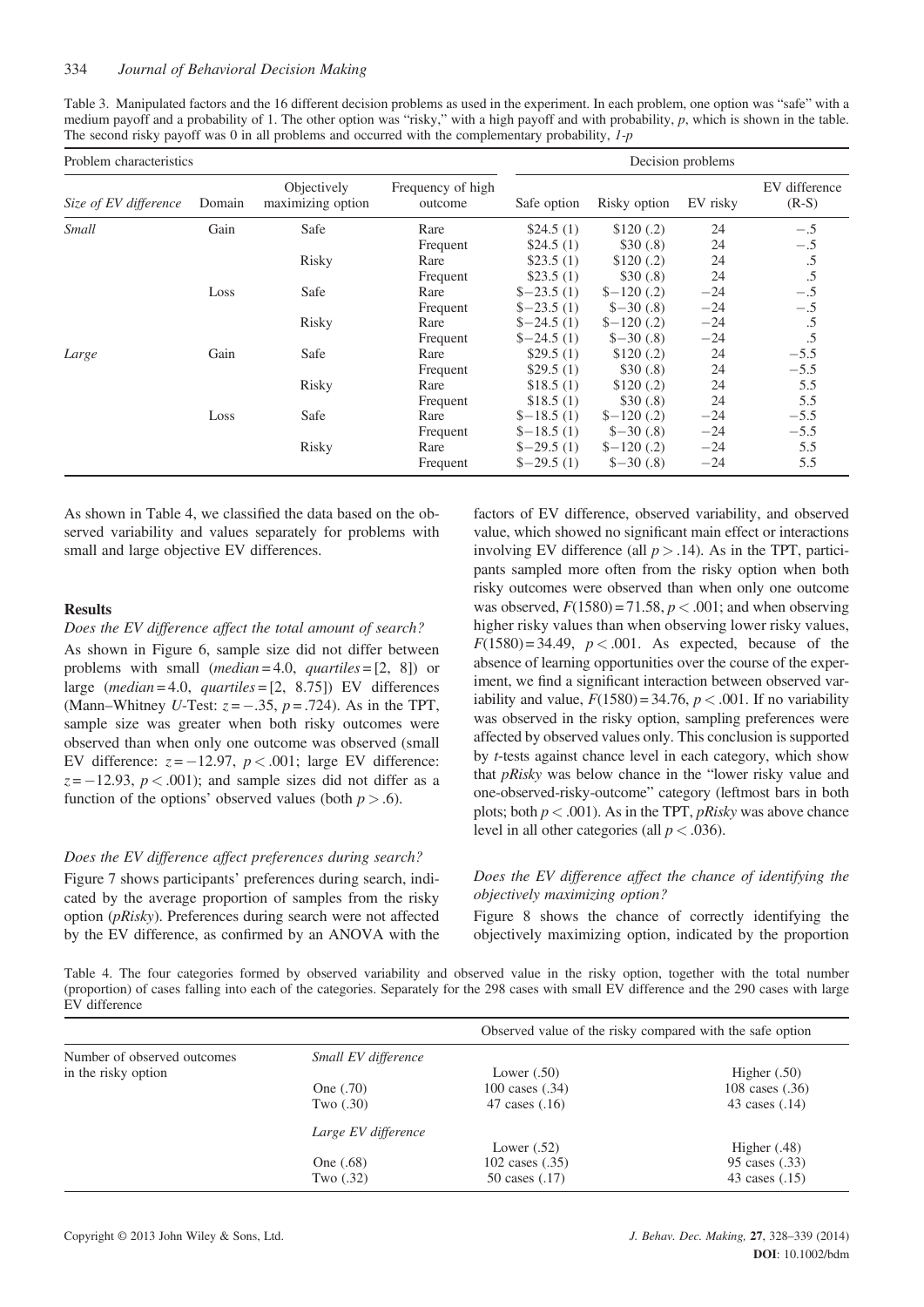

Figure 6. Median ( $\pm 1$  SE) sample size, separately for observed variability (one versus two risky outcomes) and value (lower versus higher values in the risky compared with the safe option), for problems with small (left) and large (right) EV differences



Figure 7. Mean (±1 SE) proportion of samples from the risky option, separately for observed variability (one versus two risky outcomes) and value (lower versus higher values in the risky compared with the safe option), for problems with small (left) and large (right) EV differences. The vertical line indicates chance level



Figure 8. Proportion  $(\pm 1 SE)$  for proportions) of cases in which the observed values point in the same direction as the objective values, separately for observed variability (one versus two risky outcomes) and value (lower versus higher values in the risky compared with the safe option), for problems with small (left) and large (right) EV differences. The dashed lines indicate chance level

of cases where the objective and observed values pointed in the same direction. As expected, correspondence was significantly less for problems with small EV difference (.50) than for problems with large EV difference (.64;  $\gamma^2 = 10.32$ ,

 $p = .001$ ). Additional *chi*<sup>2</sup>-tests against chance level in each category illustrate the combined importance of EV difference and observed payoff. Correspondence was above chance in problems with large EV difference when both risky outcomes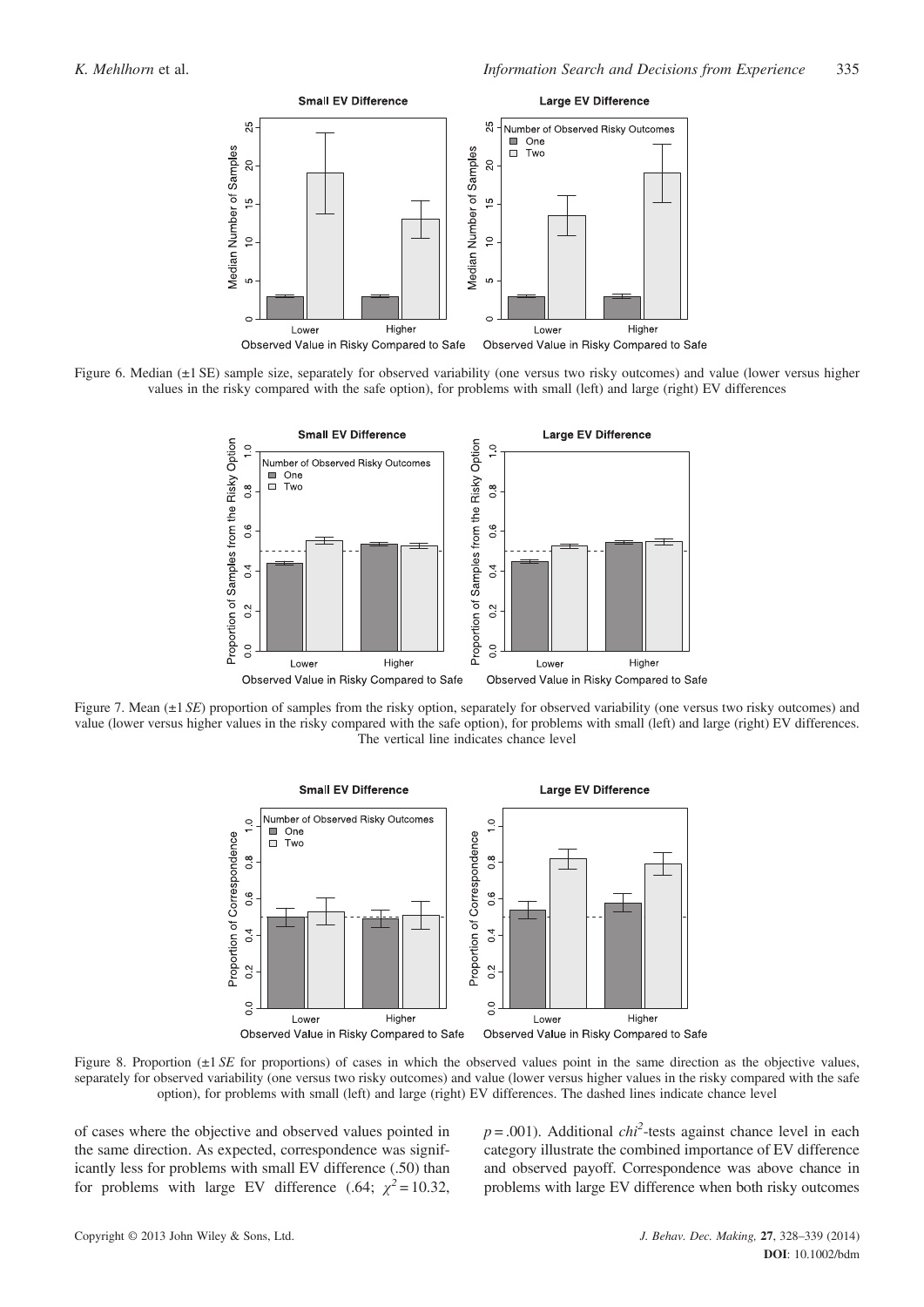were observed (light gray bars in the right plot; both  $p < .001$ ). Correspondence was at chance level in all other categories (all  $p > .15$ ).

#### Does the EV difference affect choice?

Figure 9 shows participants' preferences during choice, indicated by the proportion of choices for the risky option. Proportions did not differ between problems with small (.53) and large EV differences (.51;  $\chi^2$  < 1). Instead, choices depended on the values that were observed during sampling. As in the TPT, participants chose the risky option less often after observing lower risky values than after observing higher risky values,  $\chi^2$  = 74.01, p < .001. The extent of this reliance on observed values was again reduced by observed variability. As confirmed by  $chi^2$ -tests against chance in each category, proportions deviated from chance when only one risky outcome was observed (dark gray bars; all  $p < .001$ ). They did not when both risky outcomes were observed (light gray bars; all  $p > .22$ ).

The results replicate the interplay between observed payoff variability, the validity of observed values, and participants' reliance on their experience as found in the TPT dataset: Although observed variability increased the correspondence between observed and objective values, it decreased participants' reliance on those experiences during choice. This apparent contradiction might have a simple explanation. Observing both risky outcomes could reduce the average difference between the options' observed values, thereby making it more difficult to distinguish between them. To test this assumption, we calculated the absolute difference between the options' observed values for each participant and problem. We find that the absolute observed difference is indeed considerably smaller if both risky outcomes were observed (*mean* = 10.0,  $SD = 11.8$ ), than if only one risky outcome was observed (*mean* = 21.0,  $SD = 21.5$ ;  $t(564) = 7.98$ .  $p < .001$ ).

The analysis of observed values also shows why participants' search and choice behavior was not affected by the size of the EV difference. The absolute difference between observed values did not differ between problems with a small EV difference (*mean* = 17.5,  $SD = 19.7$ ) and problems with a large EV difference (*mean* = 17.6,  $SD = 19.7$ ,  $t(586) < 1$ ), showing that participants' average experiences did not differ between problems with small or large EV differences. For small and large objective EV differences, the absolute observed difference was significantly higher than the absolute objective difference (t-test against .5 for small EV differences:  $t(297) = 14.89$ ,  $p < .001$ ; *t*-test against 5.5 for large EV differences:  $t(289) = 10.47$ ,  $p < .001$ ). This amplification of objective differences in participants' experiences is caused by the relatively small sample sizes (see Hertwig & Pleskac, 2010, for a statistical proof of this effect).

# Discussion

The results of this experiment replicate the effects from the TPT dataset and extend our conclusions in several important ways. First, they further clarify the role of variability and value on peoples' preferences during search. In the TPT data, we found a general tendency toward more search in the risky option, even if no payoff variability was observed. Our analyses suggested that this tendency results from participants' learning to anticipate payoff variability in the risky option based on observed outcomes. In the current experiment, participants solved too few problems to learn how to anticipate payoff variability. Consequently, and as expected in cases without observed payoff variability, the general preference for the risky option was replaced by a preference for the option with higher experienced values.

Second, we illustrated one of the possible reasons behind the payoff variability effect (Busemeyer & Townsend, 1993; Erev & Barron, 2005; Myers & Sadler, 1960): After observing variable payoffs, differences between the options' values were considerably smaller than after observing stable payoffs. Smaller observed differences made it more difficult to distinguish between the options and thereby might have reduced reliance on observed values. This interpretation is consistent with the results from Hertwig and Pleskac (2010), which showed that participants reported increasing difficulty choosing between two options as the observed difference between those options decreased.



Figure 9. Proportion  $(\pm 1)$  SE for proportions) of final choices for the risky option, separately for observed variability (one versus two risky outcomes) and value (lower versus higher values in the risky compared with the safe option), for problems with small (left) and large (right) EV differences. The dashed lines indicate chance level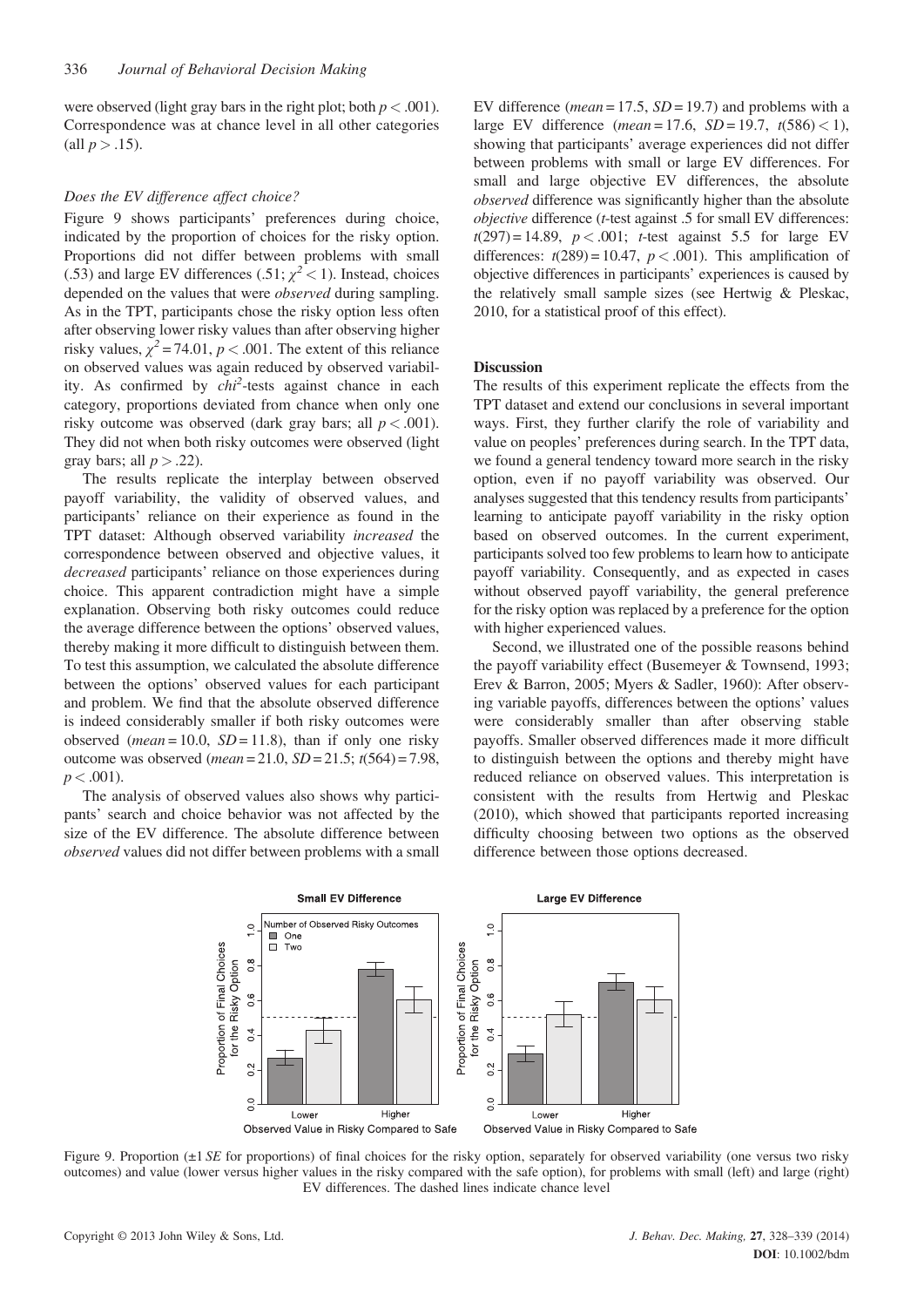Third, we clarified the effects of the objective difference between the options' values. Although larger objective EV differences increased the chance to correctly identify the objectively maximizing option, they did not affect how much information participants searched for or which options they preferred during search and choice. A reason behind this lack of effects on participants' behavior is suggested by our analysis of the observed difference between the options. The absolute difference between observed values did not differ between problems with small or large objective EV differences, showing that participants' experiences did not reflect the true difference between objective values well.

# CONCLUSIONS AND NEW CHALLENGES

To summarize, our results contribute to a growing literature on decisions from experience, by showing the respective contributions of two key ecological properties to information search and choice: the value and variability of observed payoffs. Overall, participants preferred the option with higher observed values during search as well as during choice. Observed values were not related to the total amount of searched information or to the chance of correctly identifying the objectively maximizing option. Observed variability was positively related to participants' efforts and preferences during search. Contrary to a recent speculation (Lejarraga et al., 2012), our results suggest that this relationship is largely driven by the increased chance to observe variability in larger samples, rather than by increased search following observed variability. Despite resulting in an increased chance to identify the objectively maximizing option, observed variability decreased participants' reliance on observed values when choosing between the options. Finally, we find that a larger objective difference between the options increased the chance to identify the objectively maximizing option, but it did not affect participants' search or choice behavior, because it was not well reflected in the information obtained during sampling.

Often, peoples' performance in experiential choice is evaluated with respect to a normative underlying payoff structure, which is unknown to the decision maker. Our results illustrate why this approach can be misleading. People make decisions based on their own individual experiences, which can strongly deviate from objective definitions of the decision problems. In more than half of all analyzed cases, participants did not observe the payoff variability in the risky option, thereby changing the nature of the choice task into a choice between two seemingly safe options. In the remaining cases, both risky outcomes were observed; however, even in those cases, observed values did not always allow for identifying the objectively maximizing option. As has been argued by others (e.g., Fiedler, 2000; Hadar & Fox, 2009; Hau et al., 2010; Rakow et al., 2008), this discrepancy between the objective and observed properties of a decision problem is likely an important contributor to decision biases that have been proposed in the literature.

Many real-life search and choice situations are a lot more complex than the simplified sampling paradigm used here. One source of added complexity is the variability of observed payoffs. In the current paper, variability was defined in the simplest possible way, by comparing options with one versus two observed outcomes. In real life, payoff variability is related not only to the number of outcomes in an option but also to their values, the similarity between the outcomes, and their relative frequencies (cf. Hau et al., 2010; Leland, 2012; Tsetsos et al., 2012). The respective contribution of those different aspects of variability to search and choice are not yet well understood and their investigation will be a fruitful topic of future research. As demonstrated by our results, such an investigation will not only need to consider how the objective characteristics of those aspects are reflected in decision-makers' actual experiences but also to what extent behavior is due to the anticipation, rather than the experience of those characteristic.

Also the relationship between experienced and objective information can be more complex than in the sampling paradigm. The only way to gather information in the sampling paradigm is through experience, by sampling from the options' outcomes, while in many real-life situations, personal experiences can be supplemented by more objective external sources of information. For example, when buying a car, we would not only use previous experiences with different types of cars but also be likely to consult some kind of (hopefully) objective information. How are those different sources of information integrated, especially when subjective and objective information diverge? Evidence suggests that even in the presence of objective descriptions, subjective experiences still have a major impact at the behavioral (Lejarraga & Gonzalez, 2011) and even at the neuronal level (Walsh & Anderson, 2011).

Finally, the separation of a search phase, where decision makers obtain information, and a choice phase, where decision makers obtain rewards, is less straightforward in real life than in the sampling paradigm. Consider again the example of mate selection. Although the "ultimate reward" might be to marry someone for life, the experiences leading to this choice may be rewarding (and consequential) as well. This fuzzy boundary between search and choice is closely related to the "exploration–exploitation trade-off," which has been described as one of the major challenges of decision research (Cohen et al., 2007), and it might be responsible for some of the identified similarities between people's behavior during search and choice (see also Gonzalez & Dutt, 2011).

#### ACKNOWLEDGEMENTS

This research is supported by the National Science Foundation Award number: 1154012 to Cleotilde Gonzalez. The authors would like to thank Hau-yu Wong and Jason Harman for providing insightful comments and Ido Erev for providing the data that was reanalyzed here.

#### REFERENCES

Bogacz, R., Brown, E., Moehlis, J., Holmes, P., & Cohen, J. D. (2006). The physics of optimal decision making: A formal analysis of models of performance in two-alternative forced-choice tasks. Psychological Review, 113(4), 700–765. DOI: 10.1037/ 0033-295X.113.4.700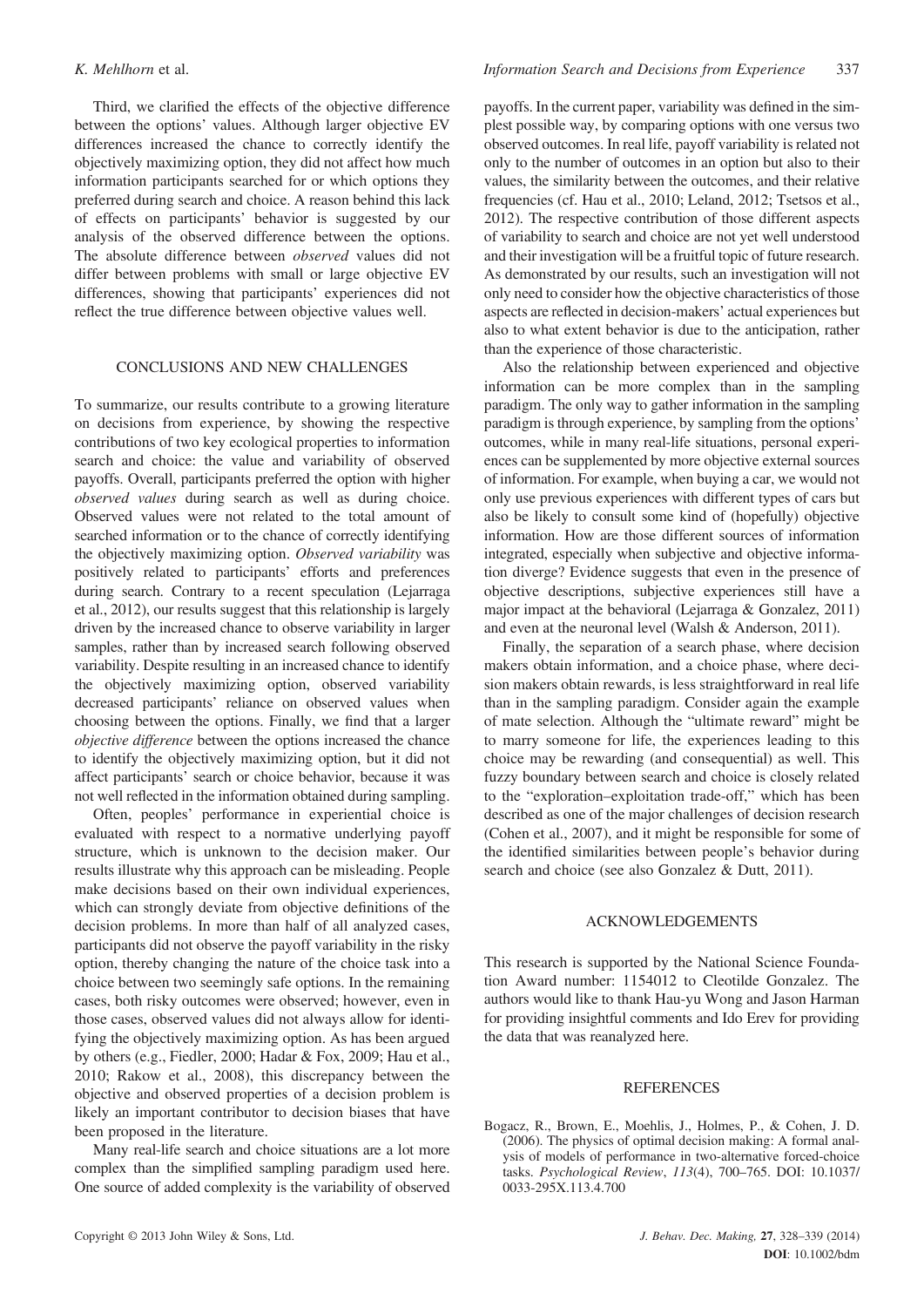- Brehmer, B. (1980). In one word: Not from experience. Acta Psychologica, 45, 223–241. DOI: 10.1016/0001-6918(80)90034-7
- Busemeyer, J. R. (1985). Decision making under uncertainty: A comparison of simple scalability, fixed-sample, and sequentialsampling models. Journal of Experimental Psychology:Learning, Memory, and Cognition, 11(3), 538–564. DOI: 10.1037/ 0278-7393.11.3.538
- Busemeyer, J., & Townsend, J. (1993). Decision field theory: A dynamic cognitive approach to decision making in an uncertain environment. Psychological Review, 100(3), 432–459. DOI: 10.1037/0033-295X.100.3.432
- Cohen, J. D., McClure, S. M., & Yu, A. J. (2007). Should I stay or should I go? How the human brain manages the trade-off between exploitation and exploration. Philosophical Transactions of the Royal Society B: Biological Sciences, 362(1481), 933–942. DOI: 10.1037/0033-295X.111.4.939
- Denrell, J., & March, J. G. (2001). Adaptation as information restriction: The hot stove effect. Organization Science, 12(5), 523–538. DOI: 10.1287/orsc.12.5.523.10092
- Erev, I., & Barron, G. (2005). On adaptation, maximization, and reinforcement learning among cognitive strategies. Psychological Review, 112(4), 912–931. DOI: 10.1037/0033-295X.112.4.912
- Erev, I., Ert, E., Roth, A. E., Haruvy, E., Herzog, S. M., Hau, R., et al. (2010). A choice prediction competition: Choices from experience and from description. Journal of Behavioral Decision Making, 23(1), 15–47. DOI: 10.1002/bdm.683
- Erev, I., Ert, E., & Yechiam, E. (2008). Loss aversion, diminishing sensitivity, and the effect of experience on repeated decisions. Journal of Behavioral Decision Making, 21(5), 575–597. DOI: 10.1002/bdm.602
- Fiedler, K. (2000). Beware of samples! A cognitive-ecological sampling approach to judgment biases. Psychological Review, 107(4), 659–676. DOI: 10.1037//0033-295X.107A659
- Fiedler, K., & Kareev, Y. (2006). Does decision quality (always) increase with the size of information samples? Some vicissitudes in applying the law of large numbers. Journal of Experimental Psychology: Learning, Memory, and Cognition, 32(4), 883–903. DOI: 10.1037/0278-7393.32.4.883
- Fox, C. R., & Hadar, L. (2006). "Decisions from experience"= sampling error + prospect theory: Reconsidering Hertwig, Barron, Weber & Erev (2004). Judgment and Decision Making, 1(2), 159–161.
- Gittins, J. C. (1979). Bandit processes and dynamic allocation indexes. Journal of the Royal Statistical Society Series B-Methodological, 41, 148–177. DOI: 10.1.1.295.4422
- Gonzalez, C., & Dutt, V. (2011). Instance-based learning: Integrating sampling and repeated decisions from experience. *Psychological* Review, 118(4), 523–551. DOI: 10.1037/a0024558
- Gonzalez, C., & Dutt, V. (2012). Refuting data aggregation arguments and how the instance-based learning model stands criticism: A reply to Hills and Hertwig (2012). Psychological Review, 4(119), 893–898. DOI: 10.1037/a0024558
- Gonzalez, C., & Dutt, V. (2013). Manuscript submitted for publication. Concurrence of Exploration and Maximization in Experiential Decisions from Sampling.
- Hadar, L., & Fox, C. R. (2009). Information asymmetry in decision from description versus decision from experience. Judgment and Decision Making, 4(4), 317–325.
- Hau, R., Pleskac, T. J., & Hertwig, R. (2010). Decisions from experience and statistical probabilities: Why they trigger different choices than a priori probabilities. Journal of Behavioral Decision Making, 23(1), 48–68. DOI: 10.1002/bdm.665
- Hau, R., Pleskac, T. J., Kiefer, J., & Hertwig, R. (2008). The description-experience gap in risky choice: The role of sample size and experienced probabilities. Journal of Behavioral Decision Making, 21(5), 493–518. DOI: 10.1002/bdm.598
- Hertwig, R. (in press). Decisions from experience. In G. Keren & G. Wu (Eds.), Blackwell handbook of decision making. Oxford, UK: Blackwell.
- Hertwig, R., Barron, G., Weber, E. U., & Erev, I. (2004). Decisions from experience and the effect of rare events in risky choice.

Psychological Science, 15(8), 534–539. DOI: 10.1111/j.0956- 7976.2004.00715.x

- Hertwig, R., & Pleskac, T. J. (2008). The game of life: How small samples render choice simpler. In N. Chater & M. Oaksford (Eds.), The probabilistic mind: Prospects for Bayesian cognitive science (pp. 209–236). Oxford: Oxford University Press.
- Hertwig, R., & Pleskac, T. J. (2010). Decisions from experience: Why small samples? Cognition, 115(2), 225–237. DOI: 10.1016/j. cognition.2009.12.009
- Hills, T. T., & Hertwig, R. (2010). Information search in decisions from experience: Do our patterns of sampling foreshadow our decisions? Psychological Science, 21(12), 1787–1792. DOI: 10.1177/0956797610387443
- Hills, T. T., & Hertwig, R. (2012). Two distinct exploratory behaviors in decisions from experience: Comment on Gonzalez and Dutt (2011). Psychological Review, 119(4), 888–892. DOI: 10.1037/a0028004
- Johnson, T. R., Budescu, D. V., & Wallsten, T. S. (2001). Averaging probability judgments: Monte Carlo analyses of asymptotic diagnostic value. Journal of Behavioral Decision Making, 14(2), 123–140. DOI: 10.1002/bdm.369
- Kahneman, D., & Tversky, A. (1979). Prospect theory: An analysis of decision under risk. Econometrica, 47(2), 263–292. DOI: 10.2307/1914185
- Kareev, Y. (2000). Seven (indeed, plus or minus two) and the detection of correlations. Psychological Review, 107(2), 397–402. DOI: 10.1037/TO33-295X.107.2.397
- Kareev, Y. (2005). And yet the small-sample effect does hold: Reply to Juslin and Olsson (2005) and Anderson, Doherty, Berg, and Friedrich (2005). Psychological Review, 112(1), 280–285. DOI: 10.1037/0033-295X.112.1.280
- Lejarraga, T., & Gonzalez, C. (2011). Effects of feedback and complexity on repeated decisions from description. Organizational Behavior and Human Decision Processes, 116(2), 286–295. DOI: 10.1016/j.obhdp.2011.05.001
- Lejarraga, T., Hertwig, R., & Gonzalez, C. (2012). How choice ecology influences search in decisions from experience. Cognition, 124(3), 334–342. DOI: 10.1016/j.cognition. 2012.06.002
- Leland, J. W. (2012). Equilibrium selection, similarity judgments, and the "nothing to gain/nothing to lose" effect. Journal of Behavioral Decision Making, online first. DOI: 10.1002/bdm.1772
- Myers, J. L., & Sadler, E. (1960). Effects of range of payoffs as a variable in risk taking. Journal of Experimental Psychology, 60(5), 306–309. DOI: 10.1037/h0042499
- Nickerson, R. S. (1998). Confirmation bias: A ubiquitous phenomenon in many guises. Review of General Psychology, 2(2), 1–46. DOI: 10.1037/1089-2680.2.2.175
- Rakow, T., Demes, K. A., & Newell, B. R. (2008). Biased samples not mode of presentation: Re-examining the apparent underweighting of rare events in experience-based choice. Organizational Behavior and Human Decision Processes, 106(2), 168–179. DOI: 10.1016/j.obhdp.2008.02.001
- Rakow, T., & Newell, B. R. (2010). Degrees of uncertainty: An overview and framework for future research on experiencebased choice. Journal of Behavioral Decision Making, 23(1), 1–14. DOI: 10.1002/bdm.681
- Tsetsos, K., Chater, N., & Usher, M. (2012). Salience driven value integration explains decision biases and preference reversal. Proceedings of the National Academy of Sciences, 109(24), 9659–9664. DOI: 10.1073/pnas.1119569109
- Vul, E., Goodman, N. D., Griffiths, T. L., & Tenenbaum, J. B. (2009). One and done? Optimal decisions from very few samples. In N. A. Taatgen & H. van Rijn (Eds.), Proceedings of the 31st annual conference of the cognitive science society (pp. 66–72). Austin, TX: Cognitive Science Society.
- Wallsten, T. S., Budescu, D. V., Erev, I., & Diederich, A. (1997). Evaluating and combining subjective probability estimates. Journal of Behavioral Decision Making, 10(3), 243–268. DOI: